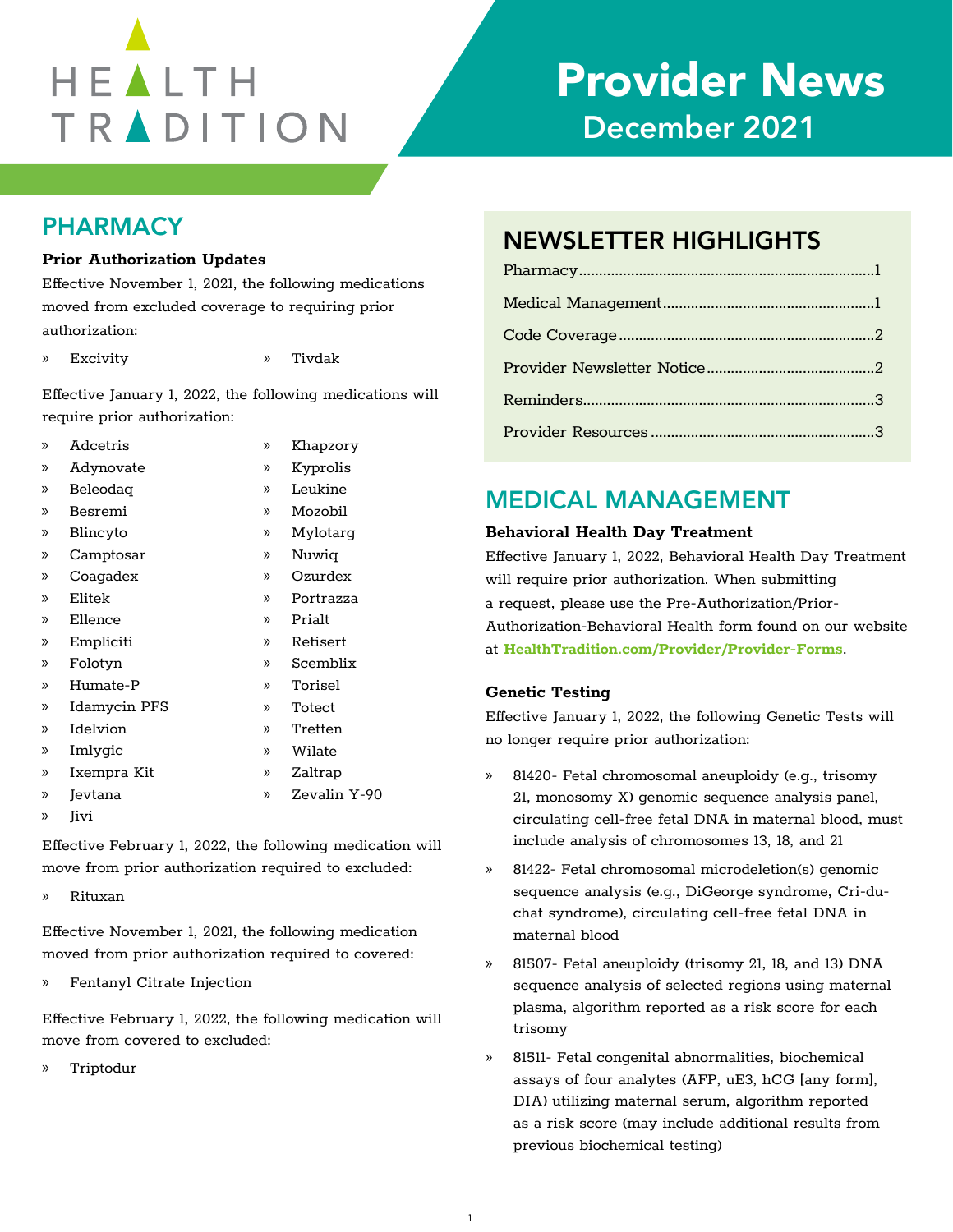## CODE COVERAGE

#### **Multiple Occupational, Physical and Speech Therapy Reimbursement Policy**

Health Tradition has adopted the Centers for Medicare and Medicaid Services (CMS) duplicative Practice Expense (PE) guidelines, including the pre-service and post-service activities. The duplicative components include cleaning the room and equipment, education, instruction, counseling, coordinating home care, greeting the patient, providing the gown, obtaining measurements (e.g., range of motion) and post-therapy patient assistance. CMS has established Relative Value Units (RVUs) for each component of a procedure: work expense, practice expense and malpractice expense. The procedure with the highest PE value is reimbursed at the contracted rate.

Effective January 1, 2022, to align with the CMS Multiple Procedure Payment Reduction (MPPR) Policy, Health Tradition will update our reimbursement policy regarding Multiple Occupational, Physical and Speech Therapy procedures when more than one therapy procedure is provided to the same patient on the same day by the same provider. This applies to professional procedure codes identified in the CMS National Physician Fee Schedule (NPFS) with a Multiple Procedure indicator of 5.

Procedure Codes with Multiple Procedure Indicator "5":

92507, 92508, 92521, 92522, 92523, 92524, 92526, 92597, 92607, 92609, 96125, 97012, 97016, 97018, 97022, 97024, 97026, 97028, 97032, 97033, 97034, 97035, 97036, 97110, 97112, 97113, 97116, 97124, 97140, 97150, 97161, 97162, 97163, 97164, 97165, 97166, 97167, 97168, 97530, 97533, 97535, 97537, 97542, 97750, 97755, 97760, 97761, 97763, G0281, G0283, G0329

This policy will affect professional claims with a date of service of January 1, 2022, and after.

The reimbursement will be as follows for the second and subsequent therapy procedure codes based on the contracted allowed amount:

- » Therapy Procedure Code with the Highest Practice Expense (PE) Value Payable: 100%
- » Therapy Procedure Code with the Second Highest Practice Expense (PE) Value: 22.95%
- » All other Therapy Procedure Codes: 22.95%

## **Occupational and Physical Therapy Assistant Reimbursement Policy**

Effective January 1, 2022, Health Tradition will follow the Centers for Medicare and Medicaid Services (CMS) final rule requiring modifiers for services performed by Occupational Therapy Assistants (OTA) and Physical Therapy Assistants (PTA) when the care exceeds 10% of the total care provided, or whenever the care is solely performed by an OTA or a PTA.

The ruling identifies modifier CO for services performed by an OTA and modifier CQ for services performed by a PTA. These modifiers are to be included on the claim and when applicable on the same line item where a GO or GP modifier may also be provided. The clinical documentation should indicate the actual time spent by the OTA or PTA. Modifiers CO and CQ will reduce reimbursement by 15% of the contracted allowed amount.

## PROVIDER NEWSLETTER NOTICE

#### **Important Update—Action Required**

Please be advised Health Tradition will be moving towards an electronic delivery of the provider newsletter. The provider newsletter will no longer be mailed to your physical location. However, the quarterly issues will continue to be accessible on the Health Tradition website and Maddy Portal.

To ensure receipt of future provider newsletters via email, please subscribe by visiting **[http://cloud.email.](http://cloud.email.neugenhealth.com/HealthTraditionProviderNews) [neugenhealth.com/HealthTraditionProviderNews](http://cloud.email.neugenhealth.com/HealthTraditionProviderNews)** and following the below steps:

- » Click on the "Subscribe to our Provider Newsletter" button
- » Fill out the form (Note: The asterisk [\*] signifies required fields)
- » Click on the Email Opt-in box
- » Click on the Subscribe button to complete

## REMINDERS

#### **Vitamin D Assay Testing Policy**

On January 1, 2019, Health Tradition implemented a policy which only covers Vitamin D Assay testing for specific diagnoses or in higher risk patients when results are used to institute or monitor more aggressive therapy. Vitamin D Assay testing is not covered for routine health checks, general screenings, or in the absence of specific diagnoses or risk factors. The research available does not support general screening for Vitamin D deficiency at a population level. In addition, the U.S. Preventive Services Task Force (USPSTF) found no studies that evaluated the direct benefit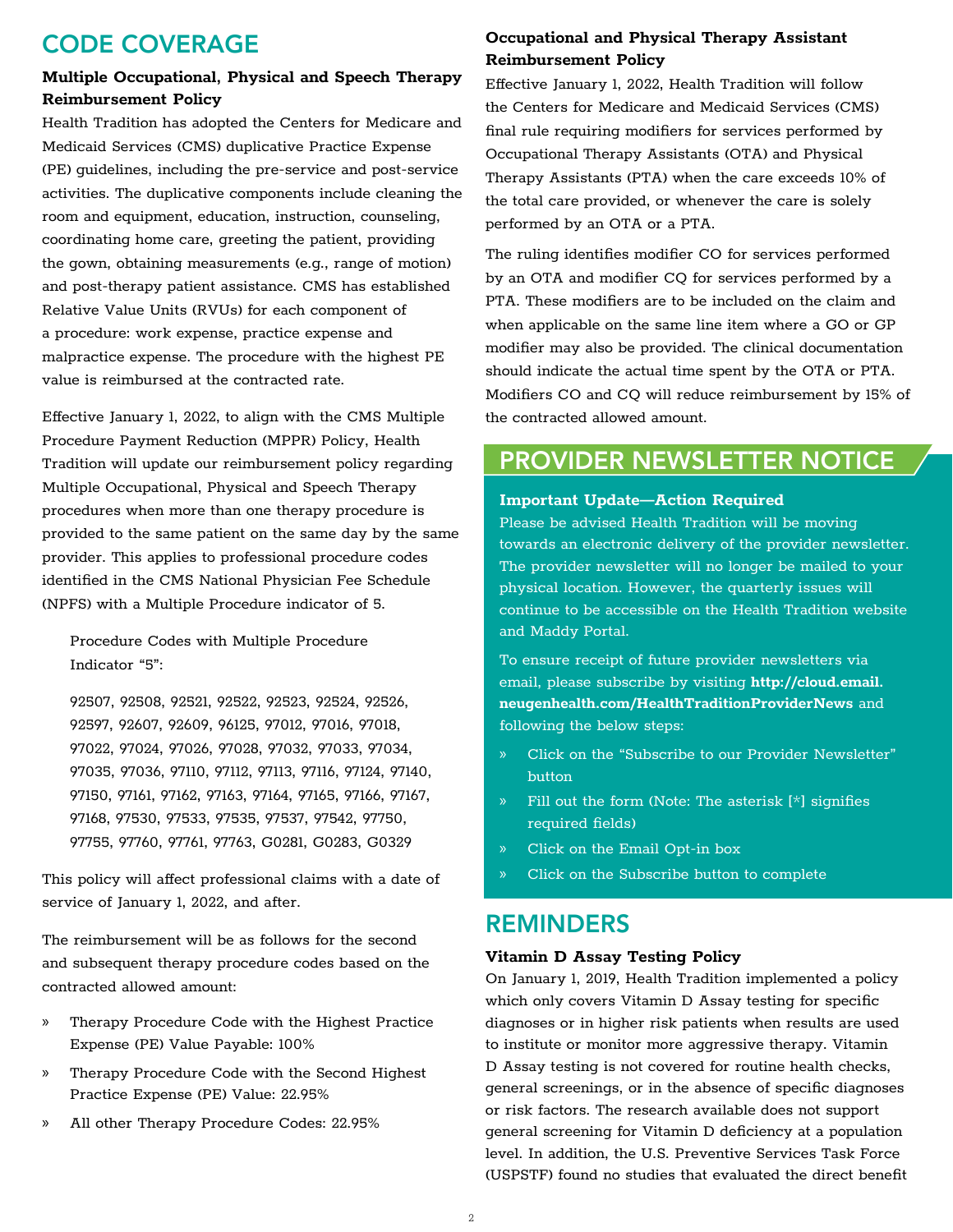of screening for Vitamin D deficiency in adults. The Vitamin D Assay Testing Policy is published on Health Tradition's website in the Provider tab under Medical Policies.

The policy outlines the diagnoses/conditions in which Vitamin D Assay testing will be covered. In addition, the policy lists the general utilization parameters for Vitamin D Assay testing. When submitting claims for Vitamin D Assay tests, be sure to list the appropriate ICD-10 diagnosis code along with medical records that reflect the specific reason for the test.

Vitamin D Assay tests done for screening or in the absence of a diagnosis/condition listed in the policy will be denied as not medically appropriate and provider liability for network providers.

## PROVIDER RESOURCES

#### **Provider Portal**

#### **Maddy Portal**

Maddy is your go to for all of your provider health insurance needs. She's our online health portal that gives you access to information about Health Tradition benefits.

#### **With Maddy You Can:**

- » Access member eligibility, benefits, claims and authorizations
- » Submit authorization requests
- » Contact customer service
- » and more!

#### **To Sign Up:**

- » Visit **[MaddyPortal.com](https://MaddyPortal.com)**
- » Select "Provider"
- » Create an account username and password

#### **Questions?**

Contact our customer service team at 844.825.9319.

#### **Provider IVR**

The Provider IVR is designed to get you the information you need, when you need it, quickly and easily. You can verify eligibility, benefits, services that require prior authorization and claim status. In addition, you can request a fax back of this information. When you access the IVR you will receive a series of prompts requesting the Member ID Number and Date of Birth. The Provider IVR is available at 844.825.9319. If you have additional questions, our knowledgeable Customer Service Representatives are ready to assist you.

#### **Provider Page**

Under the 'For Providers' section on the Health Tradition website you can find the Provider Manual, which provides you and your staff with an overview of the Health Tradition plans, processes and procedures. You can also find the latest information on COVID-19 and telehealth coverage, provider forms, services that require prior authorization, and much more! Visit this site today at **[HealthTradition.com/Provider](https://HealthTradition.com/Provider)**.

### BUSINESS ADDRESSES

**Correspondence Mailing Address:** Health Tradition P.O. Box 21171 Eagan, MN 55121

### **Physical Address:**

Health Tradition 45 Nob Hill Road Madison, WI 53713

**Claims Mailing Address:** Health Tradition P.O. Box 21191 Eagan, MN 55121

#### **Health Tradition Health Plan Claim Payor ID#:** HLTHT

#### HOURS OF OPERATION

**Hours:** Monday - Friday: 7:30 a.m. to 5:00 p.m.

**Provider Service Telephone:** 844.825.9319 or 608.395.6598 **Fax:** 608.781.9654 **[HealthTradition.com](https://HealthTradition.com)**

## PRIOR AUTHORIZATION

All services that require prior authorization under Health Tradition are located on our website at **[HealthTradition.com/Provider/Provider-Forms](https://HealthTradition.com/Providers/Preauthorization)**. You can also locate this information through the Maddy Portal for Providers.

#### **Medical Prior Authorization:**

**Maddy Portal: [MaddyPortal.com](https://MaddyPortal.com)**

**Form:** Pre-Authorization/Prior-Authorization Request Form

**Fax:** 608.781.9654 **Urgent Fax:** 608.467.4964

#### **Behavioral Health Prior Authorization:**

**Form:** Pre-Authorization/Prior-Authorization - Behavioral Health Form

**Fax:** 608.467.4964

#### **Oncology Prior Authorization:**

**Form:** Preauthorization/Prior-Auth Oncology Request **Fax:** 608.467.5431